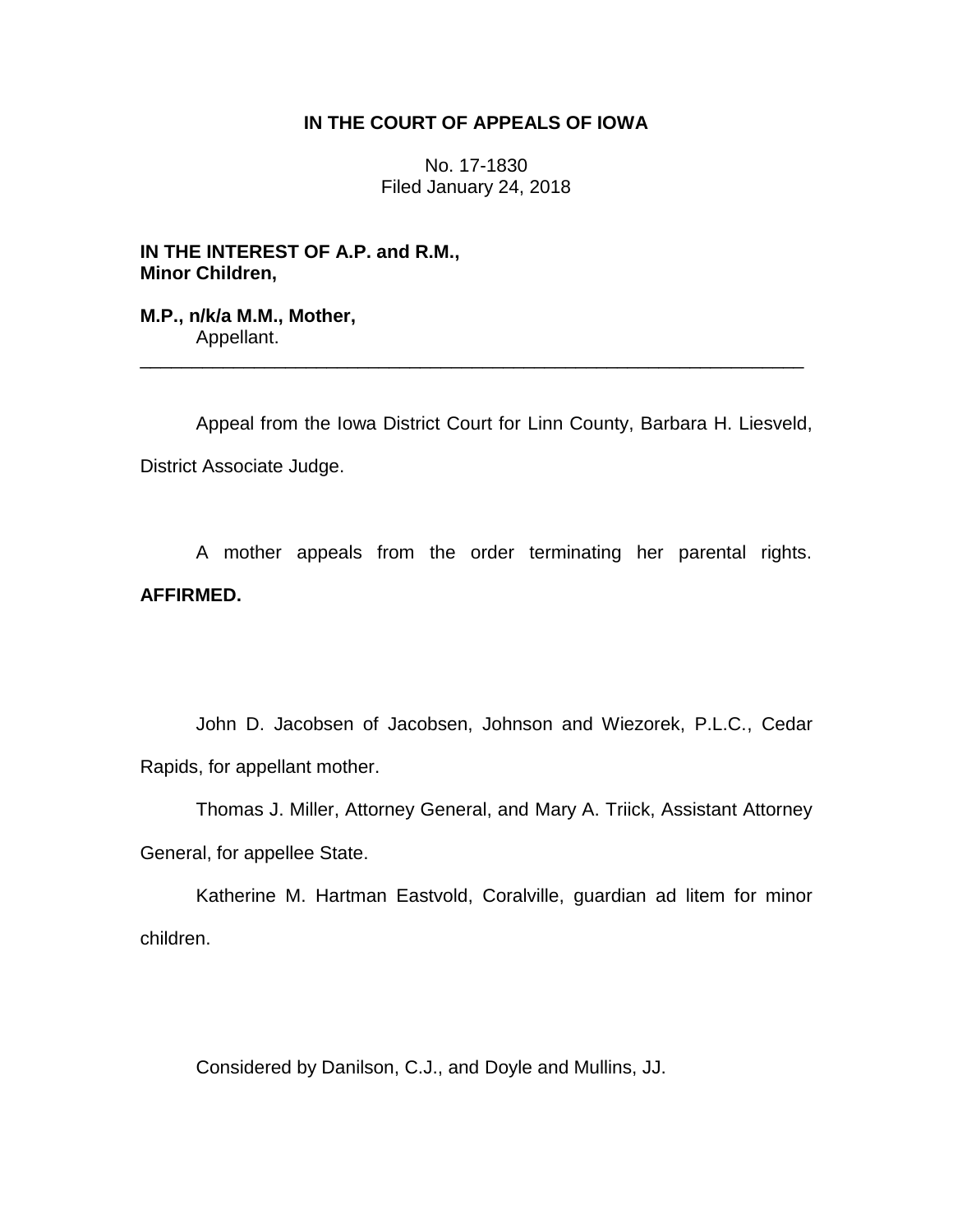## **DANILSON, Chief Judge.**

 $\overline{a}$ 

A mother appeals from the order terminating her parental rights to A.P.,

pursuant to Iowa Code section 232.116(1)(f), and to R.M., pursuant to section

232.116(1)(h), and as to both children, pursuant to section 232.116(1)(g) (2017).<sup>1</sup>

The mother has a history with the juvenile court. Her parental rights to an

older child, N.P, were terminated in 2011. She also has a child, T.P., who was

(f) The court finds that all of the following have occurred:

(2) The child has been adjudicated a child in need of assistance pursuant to section 232.96.

(3) The child has been removed from the physical custody of the child's parents for at least twelve of the last eighteen months, or for the last twelve consecutive months and any trial period at home has been less than thirty days.

(4) There is clear and convincing evidence that at the present time the child cannot be returned to the custody of the child's parents as provided in section 232.102.

(g) The court finds that all of the following have occurred:

(1) The child has been adjudicated a child in need of assistance pursuant to section 232.96.

(2) The court has terminated parental rights pursuant to section 232.117 with respect to another child who is a member of the same family or a court of competent jurisdiction in another state has entered an order involuntarily terminating parental rights with respect to another child who is a member of the same family.

(3) There is clear and convincing evidence that the parent continues to lack the ability or willingness to respond to services which would correct the situation.

(4) There is clear and convincing evidence that an additional period of rehabilitation would not correct the situation.

(h) The court finds that all of the following have occurred:

(1) The child is three years of age or younger.

(2) The child has been adjudicated a child in need of assistance pursuant to section 232.96.

(3) The child has been removed from the physical custody of the child's parents for at least six months of the last twelve months, or for the last six consecutive months and any trial period at home has been less than thirty days.

(4) There is clear and convincing evidence that the child cannot be returned to the custody of the child's parents as provided in section 232.102 at the present time.

<sup>&</sup>lt;sup>1</sup> Section 232.116(1) authorizes a court to terminate a parent's rights where:

<sup>(1)</sup> The child is four years of age or older.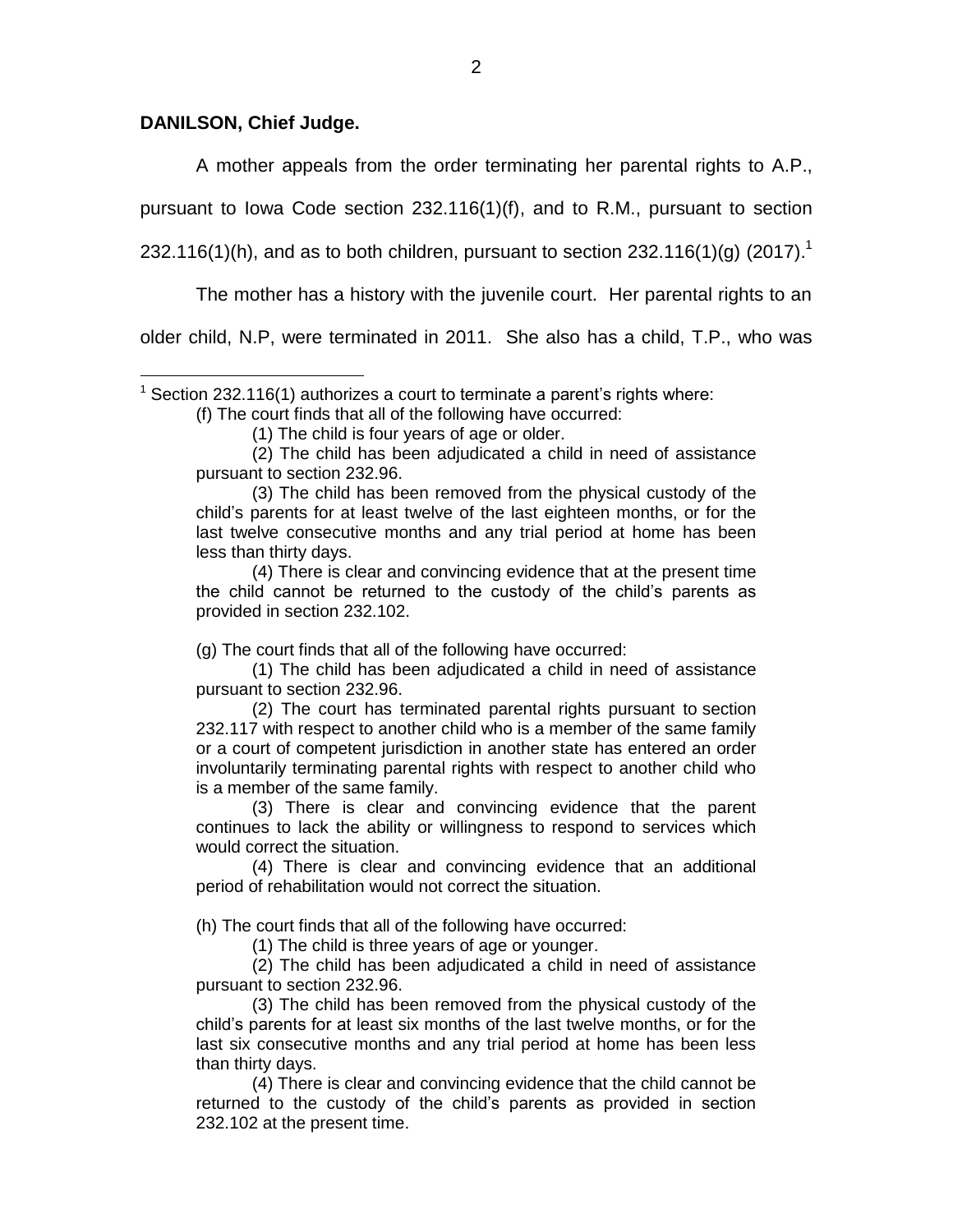removed from her care in 2012 after she and Joseph<sup>2</sup> were found to be manufacturing methamphetamine in their home and two-year-old T.P. tested positive for methamphetamine.<sup>3</sup>

The mother placed her children—A.P., born in September 2013,<sup>4</sup> and R.M., born in August 2015—in the care of a cousin because she knew the children were not safe with Joseph due to the parents' methamphetamine use and domestic violence. The children were judicially removed from parental custody pursuant to an emergency removal order on February 29, 2016. On April 12, 2016, the juvenile court found the children were in need of assistance (CINA) and entered an adjudication/disposition order in which the court noted the mother was in jail. The children have remained in foster-care placement since that time with no trial period at the mother's home.

The mother has received numerous services during these juvenile-court proceedings, including domestic-violence counseling, drug testing, mental-health evaluation and medication management, substance-abuse evaluation and treatment, and supervised visits. Due to the mother's participation with services and progress in maintaining her sobriety, she was granted an extension of time to achieve reunification in a permanency review order dated October 10, 2016.<sup>5</sup>

 $\overline{a}$ 

 $2$  Joseph is R.M.'s father; he consented to the termination of his parental rights.

 $3$  T.P. is now in the custody of his biological father.

 $4$  A.P.'s father is Nathan, who has not appealed the termination of his parental rights. <sup>5</sup> In that order, the court wrote:

The Court finds there are compelling reasons not to proceed with a termination of parental rights, including that [the mother] is compliant with case plan expectations. [The mother] continues on probation. She will graduate from substance abuse treatment next week. She is drug testing as expected. She participates in domestic violence counseling. Both fathers continue to be incarcerated.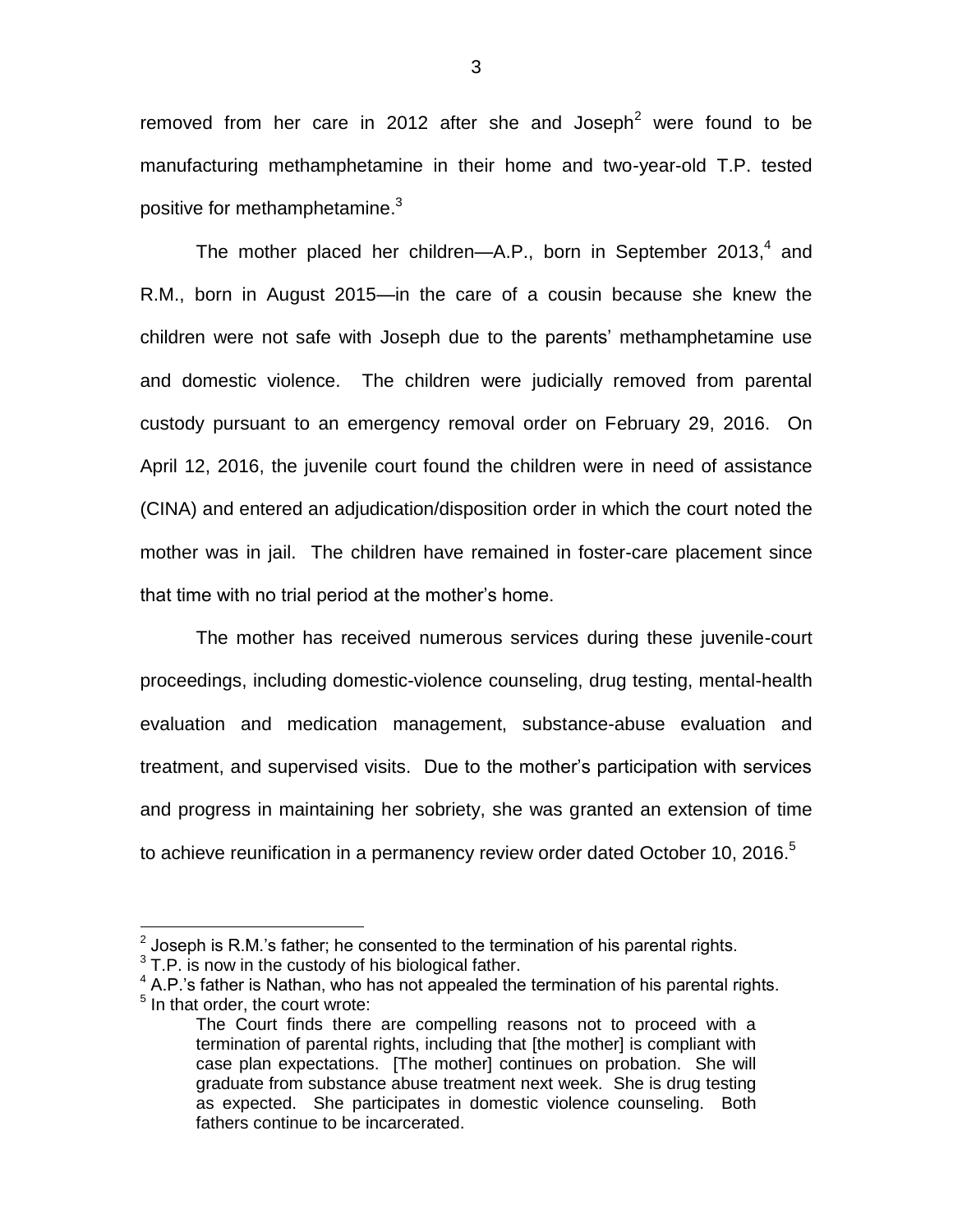At the time of a February 8, 2017 permanency hearing, the mother had secured her own independent housing, continued to provide clean drug screens, was employed, participated in appropriate interactions with A.P. and R.M., was participating in family team meetings, and was complying with the terms and conditions of her criminal probation. She progressed to unsupervised, overnight visits with the children.

The mother gave birth to another child, C.N., in May 2017. Unfortunately, both she and the infant tested positive for methamphetamine. C.N. was placed for adoption. The mother admitted to methamphetamine use and her visitation with A.P. and R.M. returned to being fully supervised. The mother tested positive for methamphetamine in June, July, and August 2017.

At the time of the termination trial on September 21, 2017, the mother was in jail awaiting disposition of pending criminal charges, including possession of methamphetamine, second or subsequent offense; possession of drug paraphernalia; and driving while license under suspension. There was also pending an application to revoke her probation for three counts of prohibited acts, for which the State was recommending the mother be held in custody pending an opening in a substance-abuse-treatment facility, where she would remain for 365 days or until maximum benefits were achieved. At that time, the State, the

 $\overline{a}$ 

It is therefore ORDERED that pursuant to Iowa Code section 232.104(2)(b), custody of the children shall remain with the Department of Human Services for purposes of family foster care. It is further the order of this court that the permanency goal of this case remain family reunification for an additional six months, as the parties agree that it is reasonably likely that the children will be returned to parental custody within that time.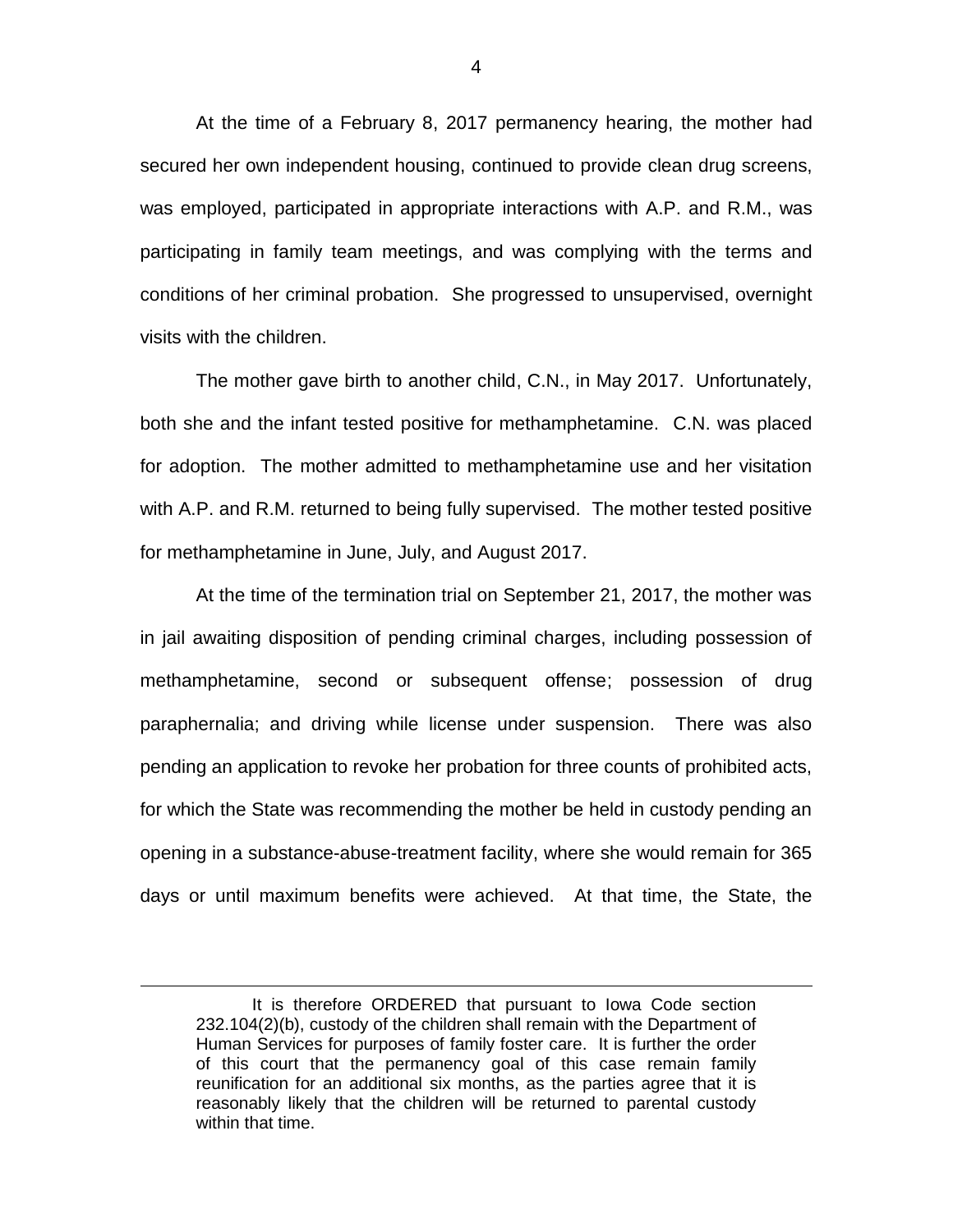department of human services, and the children's guardian ad litem all recommended termination of the mother's parental rights.

The mother appeals from the October 25, 2017 termination order. She challenges the termination of her parental rights under section 232.116(1)(g) and asserts the court erred in finding termination was in the children's best interests. She also maintains the parent-child bond should preclude termination of her parental rights and the court should have allowed an additional six months to achieve reunification.

This court reviews termination proceedings de novo. *See In re A.M.*, 843 N.W.2d 100, 110 (Iowa 2014). "On appeal, we may affirm the juvenile court's termination order on any ground that we find supported by clear and convincing evidence." *In re D.W.*, 791 N.W.2d 703, 707 (Iowa 2010).

Here, we find clear and convincing evidence supporting termination under section 232.116(1)(f) as to A.P., and under section 232.116(1)(h) as to R.M. The State has proved by clear and convincing evidence the children, ages two and four, have been adjudicated CINA, have been out of their mother's legal custody for more than eighteen months, and cannot be returned to the mother's custody at the present due to her incarceration and unresolved substance-abuse and legal issues.

While the one-year statutory time limit may sometimes be extended under section 232.104(2)(b), the mother has already been granted a six-month extension of time to seek reunification. We "give primary consideration to the child[ren]'s safety, to the best placement for furthering the long-term nurturing and growth of the child[ren], and to the physical, mental, and emotional condition